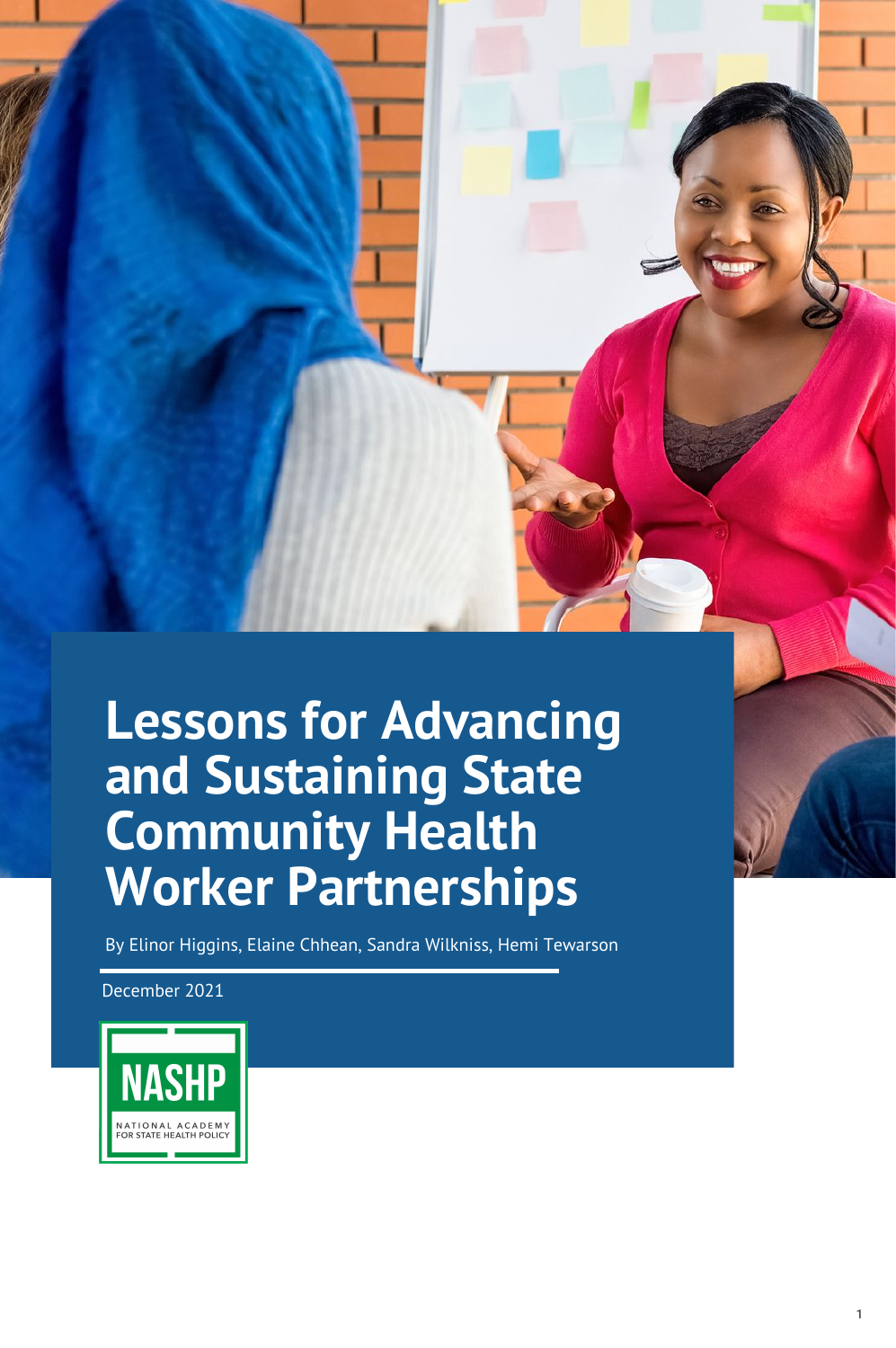### **Introduction**

As states work towards a modernized public health system, while also grappling with significant workforce challenges in health care, many are identifying workforce strategies to build capacity, advance health equity, and improve health. Community health workers (CHWs) are one critical segment of the community-based workforce and are increasingly central to state workforce and equity planning.

NASHP recently updated a 50-state scan that identifies state approaches to supporting the CHW workforce and catalogues CHW Medicaid financing strategies (see text box 1). This updated resource was informed by a survey that was completed by state Medicaid officials, public health officials, and CHW association representatives as well as through publicly available information. Building off the survey results and targeted interviews, NASHP facilitated a roundtable discussion at the 2021 NASHP Annual Conference with 20 states and CHW colleagues. During the roundtable, state leaders shared their strategies to finance and partner with CHWs in order to provide higher quality and more culturally [competent](https://www.healthaffairs.org/doi/abs/10.1377/hlthaff.2010.0081) care.

CHWs. Key considerations and examples that are discussed in more detail include: This brief presents lessons learned for states to build, sustain, or expand partnerships with

- Engaging CHWs and other community-based stakeholders in policymaking to inform CHW programs and to identify needs and strengths of communities;
- Leveraging experience from the COVID-19 response and transitioning work with CHWs to advance other policies and financing approaches; and
- Investing in CHWs to ensure sustainability, including through reimbursement of services, building career paths, and strengthening CHW networks.



#### **50-State Scan of Strategies to Support and Finance the CHW Workforce**

Please visit this [resource](https://www.nashp.org/state-community-health-worker-models/) for a state by state overview of Medicaid [reimbursement](https://www.nashp.org/state-community-health-worker-models/) and authorities for CHW services, approaches to certification and training, CHW employers, how CHWs have been included in the COVID-19 response, and more.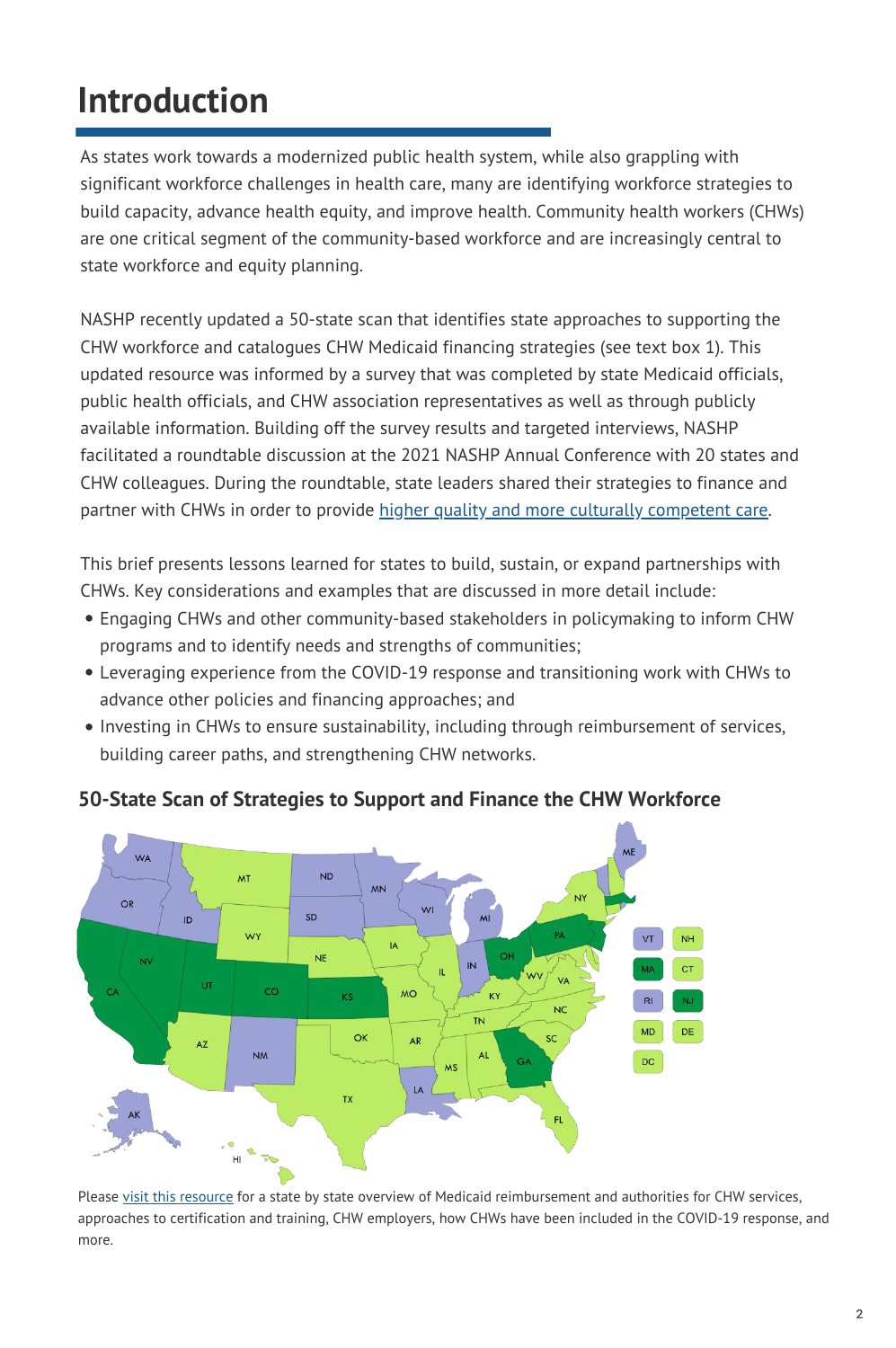### **Background**

CHW is an umbrella term that encompasses several [categories](https://academic.oup.com/jpubhealth/article/40/1/199/3111232) of [frontline](https://nachw.org/about/) public health workers —including Community Navigator, Promotora, Health Coach, Community Health Advisor, Community Health Aid, or Outreach Worker—who are often also trusted members of the community they serve. CHWs reach out to and engage with communities and individual community members, facilitate care coordination with health and health-related providers, enhance access to community-based services, address social determinants of health, and provide health education. Through their engagement with the people they serve, CHWs can also identify barriers to care and elevate community concerns—a function that has been particularly important during the COVID-19 pandemic and one that will be central to building more person-centered care. In communities that have been historically marginalized or that experience language and cultural barriers to accessing health services, CHWs are uniquely [positioned](https://www.ncbi.nlm.nih.gov/pmc/articles/PMC4386525/) to build trust, enhance health literacy in a culturally-informed manner, and help individuals navigate health and health-related systems. [Evidence](https://www.healthaffairs.org/doi/full/10.1377/hlthaff.2019.00981) indicates that Medicaid spending on CHW services produces both improved health outcomes and a return on investment. The majority of CHWs are employed by community-based organizations (CBOs), but are also hired by health care providers, insurance companies, and by the state or local health department. State entities and Medicaid managed care organizations directly hire CHWs or contract with CBOs to offer CHW services to their members.

With the COVID-19 pandemic illuminating stark racial and ethnic health [disparities](https://pubmed.ncbi.nlm.nih.gov/33253040/) and highlighting gaps in public health and healthcare infrastructure, state leaders are actively pursuing new or more substantial partnerships with CHWs, recognizing the central role they play in advancing equity, improving ties with communities, and extending the healthcare workforce. In so doing, state officials have identified common challenges, lessons, and opportunities in building out support for the CHW workforce. One important example is that CHWs are often under-compensated for their contributions, and it has been challenging to secure sustainable funding for CHW positions. As with other professions, building this workforce requires a strong career ladder with mentorship and professional development opportunities, as well as livable wages. Though there is increasing awareness of the value that CHWs offer, more clarity on their role in the broad health and health-related systems is needed across stakeholders and among policymakers.

### **Lessons and Opportunities for Building, Sustaining, and Expanding State Partnerships**

While there is a wide variety of existing state models and differing historical contexts across states, many state policy leaders acknowledge that this is a critical moment for advancing CHW policy, given the essential roles CHWs have played in the COVID-19 response, the imperative to increase health equity and eliminate disparities, and the need to address significant health workforce shortages.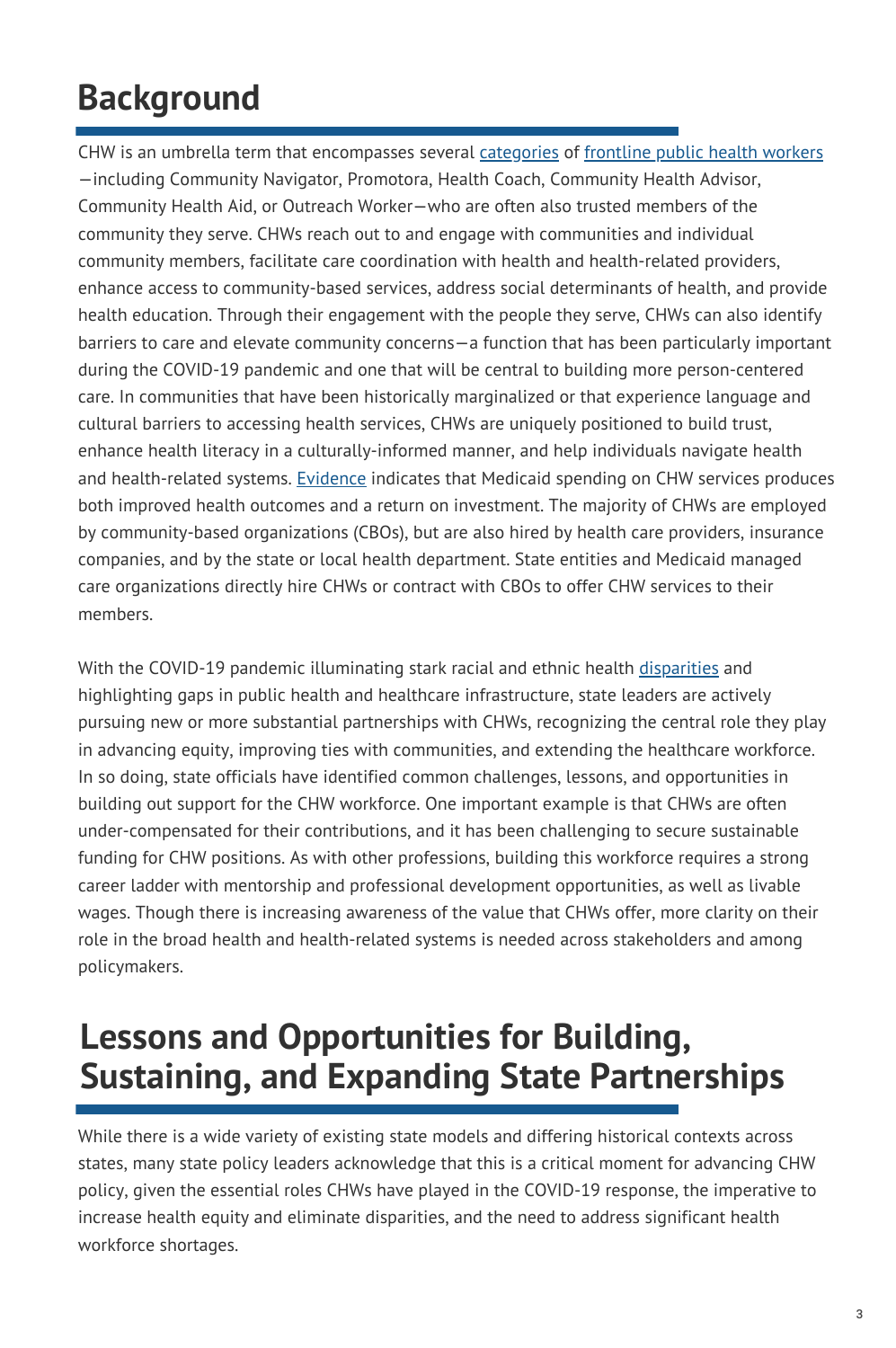State policymakers surveyed and those participating in NASHP's roundtable on partnering with CHWs at the 2021 NASHP Annual Conference highlighted three key lessons learned for building or expanding partnerships with CHWs: Engage with CHWs and other relevant stakeholders to inform policymaking; Build on the momentum from the current COVID response and funding; Identify pathways for financially sustaining CHW programs.

#### **Engaging with CHWs and Other Relevant Stakeholders to Inform Policymaking**

State and CHW Association leaders reflected on the importance of engaging and partnering with CHWs and other community-based stakeholders in the policymaking process to inform CHW programs as well as to elevate the needs and strengths of communities. States acknowledged opportunities for alignment of CHWs with other care coordination and community engagement efforts across state agencies to ensure that new CHW partnerships and models strategically complement existing efforts (to identify gaps, minimize duplication, and inform best practice).

Some states are engaging the CHW workforce through CHW associations (see Text Box 2 for detail) or through state-led stakeholder engagement processes, seeking input on:

- (i) Defining reimbursable services,
- (ii) Setting standards for CHW qualifications for enrollment with Medicaid,
- (iii) Utilization and eligibility considerations for Medicaid reimbursable-services,
- (iv) Stakeholder education on the role of CHWs,
- (v) Opportunities for partnership with managed care and existing care coordination services,
- (vi) Workforce development needs, and
- (vii) Community priorities in shaping stronger, more equitable programs.

NASHP's [50-state](https://www.nashp.org/state-community-health-worker-models/) scan provides state-specific detail about how states are partnering with CHWs, CHW associations, and other community-based partners.

#### **Text Box 2: CHW Associations as State Partners**

associations can be valuable partners for states looking to engage with CHWs, to: CHW professional organizations and associations exist in many [states](https://nachw.org/membership/chw-networks-and-certification-programs/) or regions, and at the national level (National Association for [Community](https://nachw.org/) Health Workers). These associations offer a network of professional support for CHWs and advocate on their behalf—critical services for an often under-represented and loosely connected segment of the workforce. CHW

- Strengthen the inclusion of community voice in policymaking,
- Better understand community needs and the policy priorities of the CHW workforce,
- Recruit, hire, and train the CHW workforce for the COVID-19 response and for larger public health workforce development initiatives,
- Learn more about which trusted CBOs are engaged in providing CHW services, and
- Find creative, sustainable solutions that ensure long-term support for CHWs.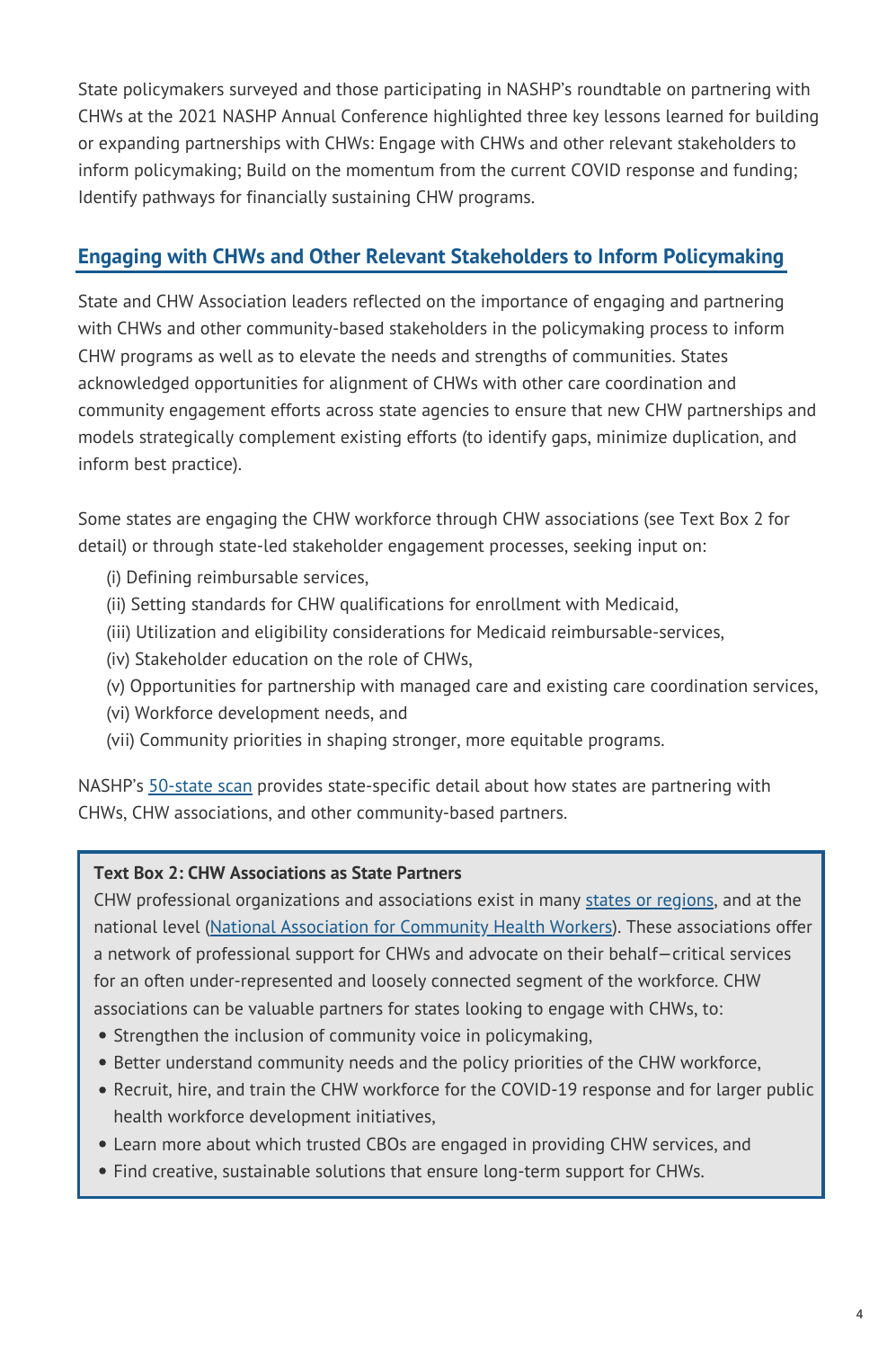#### **Text Box 3: Rhode Island**

Rhode Island is an example of a state that has partnered with CHWs for many years to inform policies and practices through the state's Health Equity Zones (HEZs). During the COVID-19 [pandemic,](https://health.ri.gov/programs/detail.php?pgm_id=1108) the HEZ infrastructur[e](https://www.nashp.org/state-community-health-worker-models/) was used to [distribute](https://www.nashp.org/state-cross-agency-collaboration-during-the-covid-19-pandemic-response/) federal relief dollars. The 175 CHWs and community outreach workers working with the HEZs played a critical role in identifying and lifting up community needs during the pandemic, as well as providing communities with information, distributing masks, and delivering meals to people in quarantine. CHWs also were able to screen community members for social determinants of health, chronic conditions, and other factors.



These data were shared with the Rhode Island Department of Health, allowing them to make policy changes as needed to address food insecurity and other needs. Medicaid reimbursement for CHW services has been added to the state plan, and some of Rhode Island's [Accountable](https://www.nashp.org/qa-how-rhode-island-tackles-social-determinants-of-health-through-its-accountable-entity-model/) Care Entities also employ CHWs in managed care settings. State leaders are continuing to think about more flexible [reimbursement](https://eohhs.ri.gov/sites/g/files/xkgbur226/files/2021-09/21-0012-revised-clean-to-post-092721-notice-to-public_chw-6.29.21.pdf) for CHWs who do not work in clinical settings. The state has given public notice of their intent to add CHW services to their Medicaid state plan.

#### **Building on Momentum from the COVID-19 Response**

In both the survey and the roundtable, state leaders shared the invaluable contributions CHWs made during the COVID-19 response, noting additional data gathered about the impact of CHW involvement and lessons learned about how to effectively partner that could inform opportunities for continued collaboration. CHWs [assisted](https://www.nashp.org/states-engage-community-health-workers-to-combat-covid-19-and-health-inequities/) with community health education about infectious disease, referrals to or distribution of testing, masks, and vaccines; and supporting the social needs of individuals—such as housing, food, employment, and transportation—that became more difficult for communities to support during COVID-19. States that already had CHW programs in place were able to more efficiently identify and address community needs, disseminate information and resources to communities, and bring community voices into their decision-making processes. States that did not already have a robust CHW workforce took steps during the pandemic to hire and train additional CHWs to augment their response. See [50-state](https://www.nashp.org/state-community-health-worker-models/) scan for additional examples.

#### **Text Box 4: New Mexico**

New Mexico has maintained a CHW certification program for many years. When the COVID-19 pandemic began, the New Mexico Department of Health (NMDOH) worked with CHWs to create a set of materials particularly geared towards this workforce. The CHWs were an integral part of the vaccine equity team and helped NMDOH develop a [Community](https://getthefacts.vaccinenm.org/chw/) Resource Center and a set of flipcharts about vaccination. Using [funds](https://www.cdc.gov/publichealthgateway/partnerships/COVID-19-Health-Disparities-OT21-2103.html) from the Centers for Disease Control and Prevention for addressing COVID-19 health disparities, NMDOH will increase the



workforce by hiring 100 additional CHWs to help drive this work. Based on the success of this effort, state leaders are working with their Medicaid program to find additional sustainable funding options for CHWs in the state. Currently, the state reimburses for CHW services through Medicaid MCOs, and MCOs were required to increase CHW contact with [beneficiaries](https://www.healthaffairs.org/do/10.1377/hblog20170725.061194/full/) by 20 percent in 2017.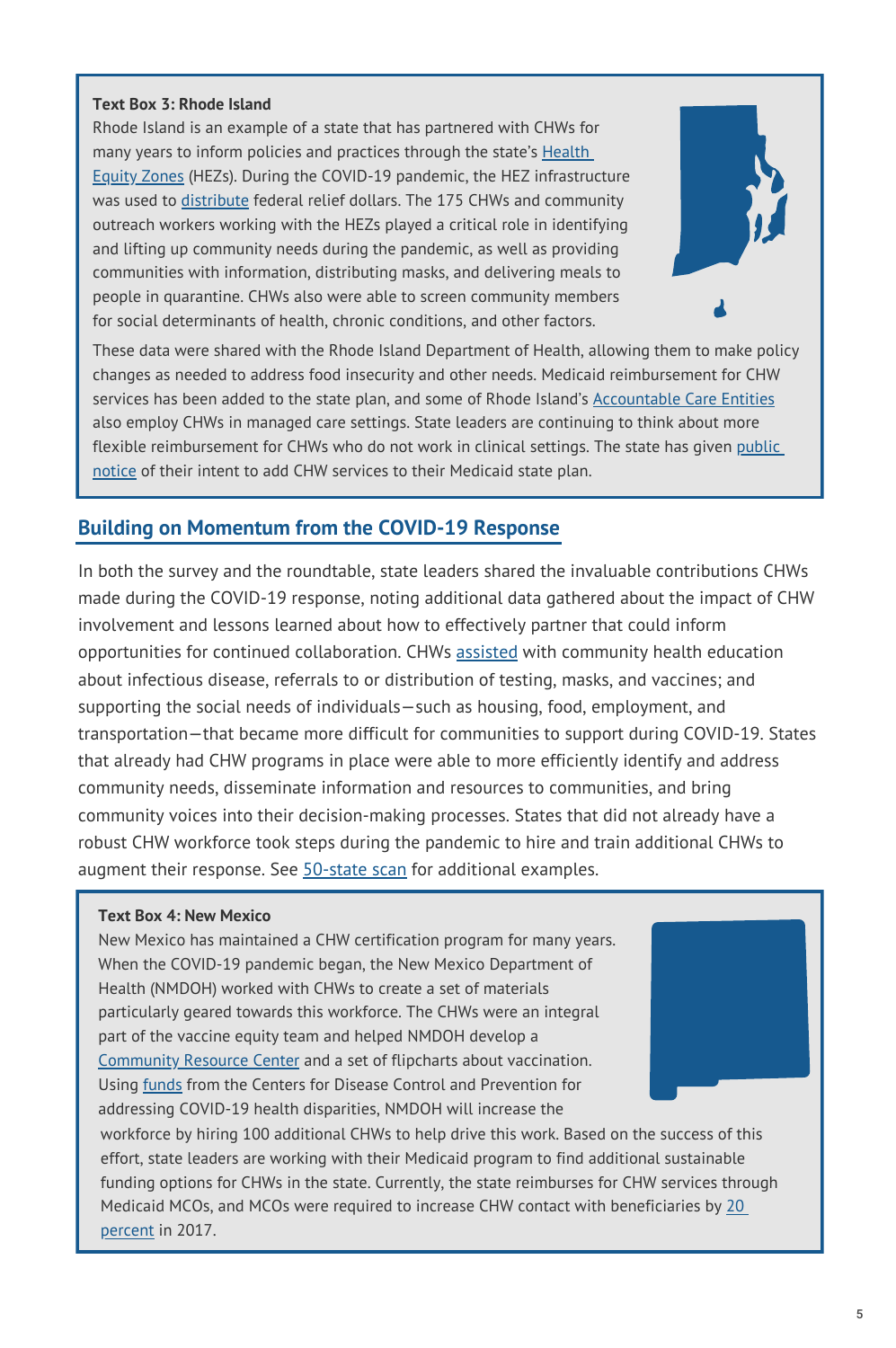#### **Text Box 5: North Carolina**

During the COVID-19 pandemic, North Carolina invested around \$50 million of pandemic relief funds to hire, train, and deploy more than 450 [CHWs,](https://www.ncdhhs.gov/divisions/office-rural-health/community-health-workers)



building on previous [initiatives](https://www.ncdhhs.gov/about/department-initiatives/healthy-opportunities/community-health-worker-initiative) with CHWs on certification and training. In [contracts](https://www.nashp.org/state-community-health-worker-models/) with vendors who are hiring CHWs in all 100 counties around the state, there is a set wage of at least \$20 per hour with the option to increase as needed. Currently, as North Carolina looks ahead to more sustainable funding for CHWs, state leaders are considering leveraging capitated payment models for prepaid health plans that have been selected for Medicaid transformation to develop reimbursement for CHWs based on a set of health measures to incentivize whole-person care and health improvement.

#### **Identifying Pathways for Financial Sustainability**

States are seizing this unique moment to consider how to sustainably finance CHW programs and ensure that CHWs are adequately compensated and supported. Many states are looking at Medicaid as one source of sustainable funding—and they are approaching Medicaid reimbursement for CHWs in diverse ways, as catalogued in [NASHP's](https://www.nashp.org/state-community-health-worker-models/) 50-state scan, including through waivers or demonstrations, state plan amendments, and managed care [contracting](http://healthleadsusa.org/wp-content/uploads/2019/09/FamiliesUSA-How-States-Can-Use-Medicaid-Managed-Care-Contracts-to-Support-CHWs-6118.pdf) (see Table 1 for more information). Some states are incorporating CHW services in value-based payment (VBP) arrangements. Vermont, for example, incorporated community health worker services through their Community Health Team [all-payer](https://gmcboard.vermont.gov/payment-reform/APM) model as well as through medical homes, accountable care organizations, and other VBP models. Others are prioritizing establishing coverage parameters for CHW services before considering alternative payment options.

Medicaid coverage of CHW services requires states to define the covered set of services, CHW qualifications, and reimbursement methodology. In recognition of this, the National Committee for Quality Assurance (NCQA) and the Penn Center for Community Health Workers developed [standards](https://www.ncqa.org/wp-content/uploads/2021/11/Critical-Inputs-for-Successful-CHW-Programs-White-Paper-November2021.pdf) for recruiting, employing, and supervising CHWs. In some states, certification, licensure, or other standards are being used to identify individuals as eligible for enrollment as providers and for reimbursement under Medicaid. States often partner with certification boards, community colleges, and CHW associations to build training and certification programs as needed.

States are also using funding streams outside of Medicaid to pay CHWs. Aligning funding streams to support and develop networks of CHWs will be a cornerstone to sustainably building the workforce. State efforts to braid resources are evolving with additional federal, state, and private funding streams, and NASHP will continue to highlight opportunities for states to pursue long-term sustainability of CHW programs. New Jersey (see Text Box 7) provides one example of cross-agency partnership. The state's Department of Labor invested in a CHW training institute and subsequently partnered with the Medicaid program to advance a service reimbursement approach. The federal COVID-19 relief funding that states have received, including [American](https://www.nashp.org/how-states-are-spending-american-rescue-plan-state-fiscal-recovery-funds/) Rescue Plan Act funds, are time-bound, but may offer a new set of opportunities for strategic investment in the public health workforce—including CHWs (see Text Box 5 for an example from North Carolina).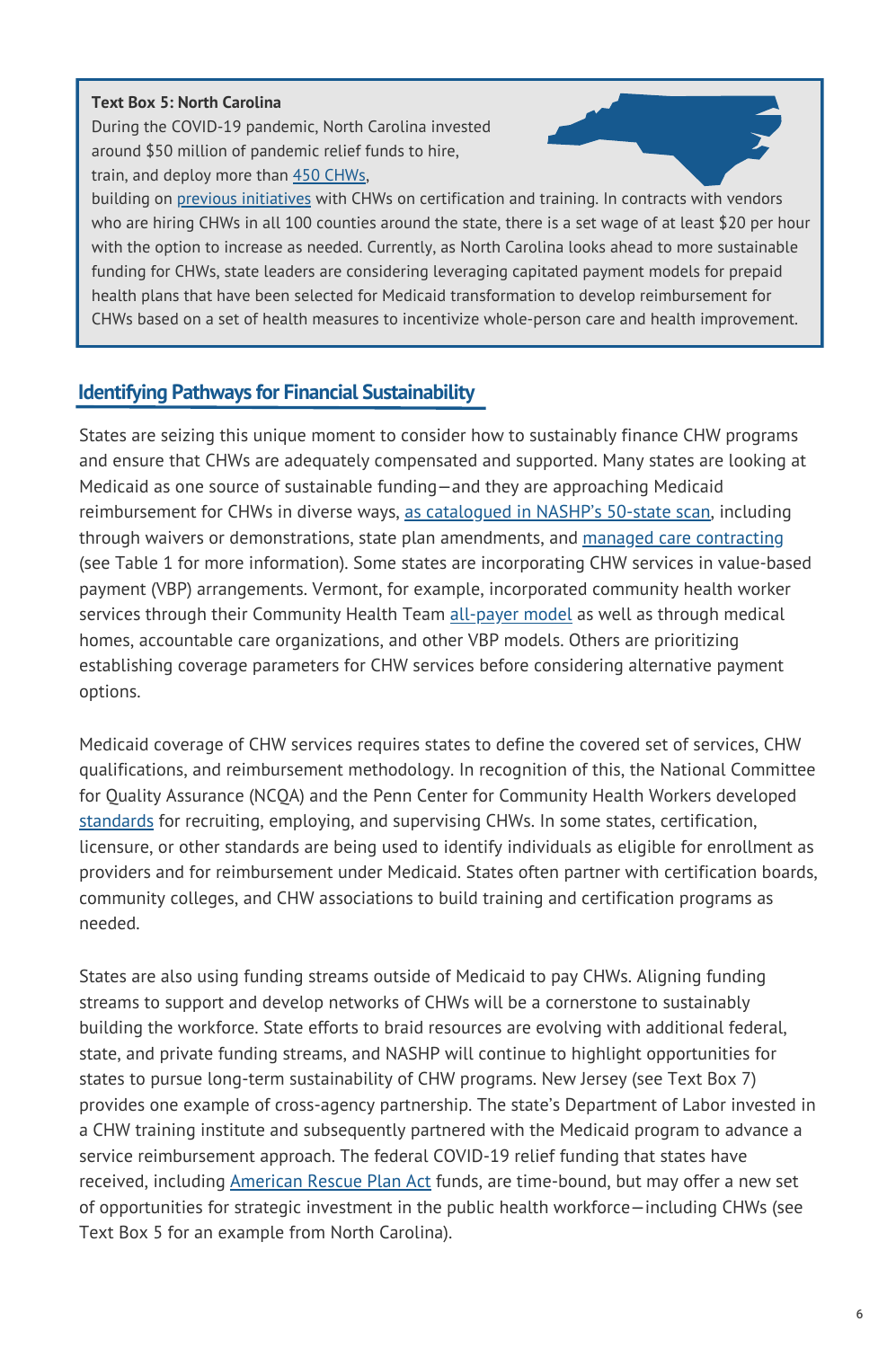#### **Table 1. Major Medicaid Coverage Pathways**

#### **States interested in providing Medicaid coverage for CHW services typically use the following Medicaid pathways.**

| Medicaid<br>Mechanism                 | <b>Details</b>                                                                                                                                                                                                                                                                                                                                                                                                                                                                                                                                                                                                                                                               | Select Examples of Long-Standing Medicaid<br><b>Reimbursement of CHW Services</b>                                                                                                                                                                                                                                                                                                                                                                                                                                                                                                                                                                                                                                               |
|---------------------------------------|------------------------------------------------------------------------------------------------------------------------------------------------------------------------------------------------------------------------------------------------------------------------------------------------------------------------------------------------------------------------------------------------------------------------------------------------------------------------------------------------------------------------------------------------------------------------------------------------------------------------------------------------------------------------------|---------------------------------------------------------------------------------------------------------------------------------------------------------------------------------------------------------------------------------------------------------------------------------------------------------------------------------------------------------------------------------------------------------------------------------------------------------------------------------------------------------------------------------------------------------------------------------------------------------------------------------------------------------------------------------------------------------------------------------|
| <b>State Plan</b><br><b>Amendment</b> | States may submit state plan amendments to<br>the Centers for Medicare and Medicaid services<br>to allow reimbursement for CHW services<br>through Medicaid. The Center for Medicare and<br>Medicaid Services (CMS) allows CHWs and<br>other non-licensed providers to be reimbursed<br>for preventive services when those services are<br>recommended by a licensed practitioner.<br>In addition, the Health Home state plan option<br>was authorized under the Affordable Care Act<br>to coordinate care for beneficiaries with<br>chronic conditions. States may include CHWs<br>as one of the providers that may be reimbursed<br>for services as part of a Health Home. | In Minnesota, the Medicaid program reimburses for<br>care coordination and health education services<br>provided by CHWs under the state plan when ordered<br>by a licensed practitioner (see Minnesota's CHW<br>toolkit here). For reimbursement under Medicaid,<br>CHWs are required to have a certificate from the<br>Minnesota State Colleges and Universities System<br>approved community health worker curriculum and be<br>under the supervision of a licensed practitioner<br>enrolled with Medicaid.<br>Michigan Medicaid also operates a Health Home<br>model for individuals with physical and behavioral<br>health comorbidities that offers CHW services for<br>individuals with concerns about social resources. |
| Section 1115<br><b>Demonstrations</b> | States may apply for a Section 1115<br>demonstration to test a CHW benefit design.<br>Section 1115 demonstrations provide broad<br>flexibility for states to pursue innovative<br>demonstration initiatives. States have used<br>this mechanism to target CHW services to<br>specific populations or specific health<br>conditions.                                                                                                                                                                                                                                                                                                                                          | In Massachusetts, Section 1115 Demonstration and<br>Delivery System Reform Incentive Payment (DSRIP)<br>funds supported MassHealth Accountable Care<br>Organizations (ACOs) in hiring significant numbers of<br>CHW <sub>s</sub> .<br>CHWs are reimbursed through the ACOs, which are<br>part of the managed care delivery system in<br>Massachusetts.                                                                                                                                                                                                                                                                                                                                                                          |
| Managed Care<br>Contracts             | Managed Care Organizations (MCOs) must<br>cover state plan services where applicable.<br>MCOs also have flexibility to offer some<br>services which are not traditionally covered<br>under Medicaid when they are determined to<br>be cost-effective alternatives to covered<br>services. They may also offer additional<br>services using the administrative portion of<br>their funding from the state.<br>Some states require MCOs to offer CHW<br>services or to directly employ CHWs. States<br>may also choose to encourage coverage of<br>CHW services through the use of performance<br>measures and incentive payments.                                             | Michigan requires in their contracts with Medicaid<br>health plans (MHPs) that there is at least one CHW-<br>either hired by the MHP or contracted through a CBO<br>-for every 5,000 members and in every regional<br>service area the plan is located in. The state provides<br>an incentive for MHPs that meet the ratio requirement<br>by contracting with a community-based organization<br>or a clinic for CHW services.                                                                                                                                                                                                                                                                                                   |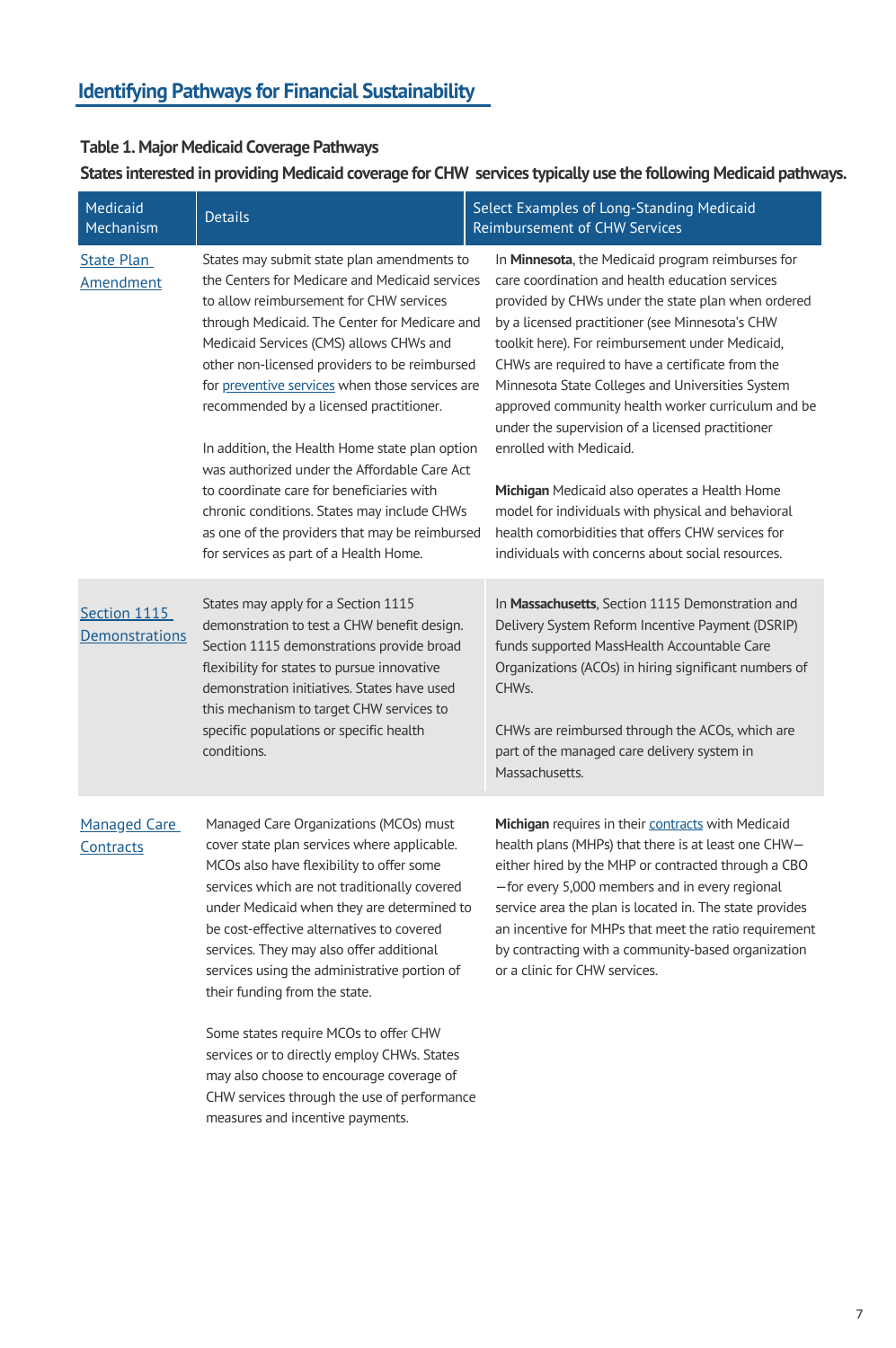#### **Text Box 6: Illinois**

**Hext Box 0. Runois**<br>In Illinois, the state legislature passed <u>HB 158</u> during the spring 2021 legislative session and SB [336](https://ilga.gov/legislation/publicacts/102/PDF/102-0674.pdf) during the fall 2021 veto session. The bills identifies persistent racial disparities and CHWs as one avenue to address these challenges. The legislation establishes the Community Health Workers Review Board to advise the Illinois Department of Public Health as it develops an Illinois Community Health Worker Certification Program. The law also makes CHW services reimbursable under Medicaid if the CHW is supervised by an enrolled Medicaid provider. Currently, the state Medicaid office is embarking on a stakeholder engagement process that will inform coverage of CHW services. Topics for [discussion](https://www2.illinois.gov/hfs/SiteCollectionDocuments/11092021PublicCommentNoticeForCHWDoulaAndHomeVisitingStakeholderFeedback.pdf) include:

- Defining CHW services and educating providers on their value,
- $\bullet$  How a rate methodology and rates should be developed,
- Identifying best practices for implementing CHW services in a managed care organization (MCO) framework,
- Ensuring that CHW services complement existing care coordination, and
- Establishing referral pathways for CHW services.

The state Medicaid agency plans to submit a Medicaid state plan amendment to CMS to allow for Medicaid reimbursement of CHW services once the stakeholder engagement process is complete. Illinois Medicaid is currently funding CHWs through its [Pandemic](https://www.illinois.gov/news/press-release.21381.html) Health Worker Program, [Healthcare](https://www2.illinois.gov/hfs/Pages/HealthcareTransformation.aspx) Transformation Collaborative grants, and through Managed Care Organization administrative dollars.

#### **Housing Support Models and Key Terminolo[gy](https://www.nashp.org/state-community-health-worker-models/) Text Box 7: New Jersey**

Using funds from an apprenticeship grant from the state's Department of Labor, the New Jersey [Department](https://www.nj.gov/health/fhs/clgi/) of Health (NJDOH) established a Community Health Worker Training Institute. The institute provided a way to standardize training, focus on core competencies, and establish a baseline, livable wage for those who have completed the training. The institute is purposefully set up within a community college setting so that there is potential for additional career growth or an advanced degree for participating CHWs. In thinking about long-term support for CHWs and the training program, the NJDOH partnered with Medicaid and began having regular "sustainability meetings".

The state's most recent 1115 waiver [renewal](https://www.state.nj.us/humanservices/dmahs/home/1115_NJFamilyCare_Comprehensive_Demonstration_Draft_Proposal.pdf) request includes a CHW pilot program that earmarks \$25 million over the five-year waiver period for MCOs that want to implement and evaluate specific interventions using CHW services. NJDOH is also bringing other agencies to the table by extending the CHW training and core competencies to other outreach workers around the state.

#### **Text Box 8: South Dakota**

In South Dakota, Medicaid reimburses CHW services through the state plan. South Dakota Medicaid is working closely with the South Dakota CHW Collaborative to develop a robust CHW workforce that can support communities in the rural and frontier areas of the state.